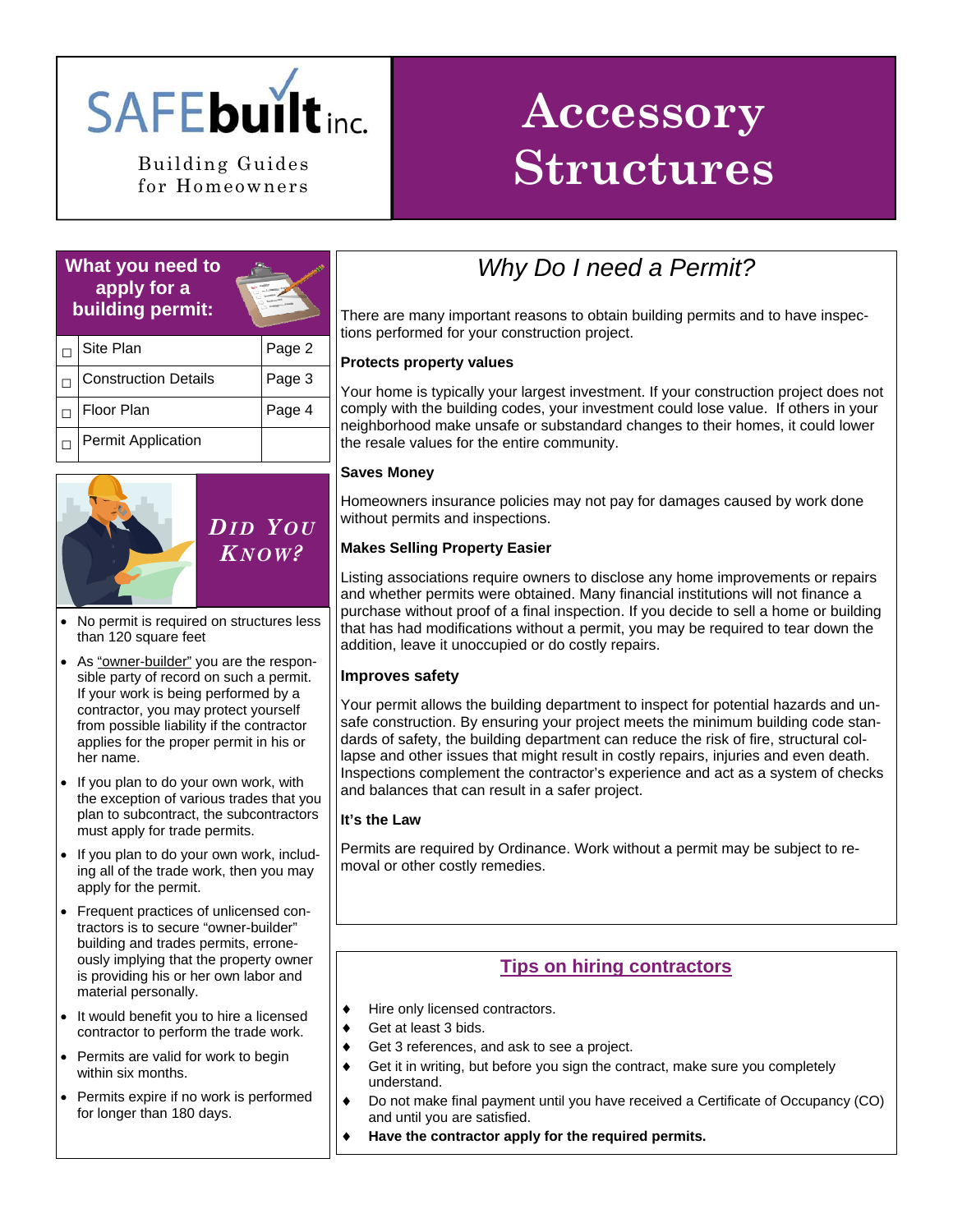#### PAGE 2 ACCESSORY STRUCTURES

# **What is a Site Plan?**

A site plan is a detailed drawing of your property, also known as a survey of your land. These are usually drawn by a land surveyor. The site plan will show the dimensions of your project and its relationship to existing setbacks, easements, utilities, other structures on the property, and distance to your property lines. If your project will require moving any utilities (gas, water, sewer/septic, electric, etc.), show where those meters will be relocated.

### **What is REQUIRED for a Permit?**

 $\square$  Provide copies of the SITE PLAN

#### **Notes:**

- 1. Structures shall not be permitted to be built over setback lines, easements, or property lines.
- 2. A survey from a registered land surveyor will be required if your project is located in a protected area.
- 3. An as-built survey is required if the structure is proposed within 12 inches of a required minimum setback.
- 4. If your property is on a slope, you may be required to install silt fence to keep the dirt on your property.
- 5. If you are on a septic tank, you will be required to have approval from the county health department prior to issuance of a permit.
- 6. If you do not know the location of your utilities, contact the Utility Notification Center. Remember to ask them about the cost of this service.



# **Inspection Information**

### **What will the building inspector look at?**

#### *A typical accessory structure project will require the following inspections:*

- 1. *Footings* Footing inspections shall be made after trenches are excavated, forms erected, and PRIOR to placing of concrete.
- 2. *Slab* Inspection shall be made PRIOR to placing concrete.
- *3. Frame/Rough Inspection* This inspection is made after the roof, all framing, bracing and fasteners are in place.
- *4. Final* Inspection made AFTER the structure is completed.

**The permit technician will let you know your projects' required inspections when the permit is issued.**

The purpose of this guide is to assist you in the permitting process. This handout is intended to cover information for a basic plan submittal and typical project under the building codes. It is not intended to cover all circumstances. Depending on the scope and complexity of your project, additional information may be required. Discuss your project with city staff to determine if it is subject to additional requirements.

### **How do I schedule a required Inspection?**

Please call **the inspection line and** leave all information requested in the message. Inspection requests received before 4:00 pm will be performed on the next business day.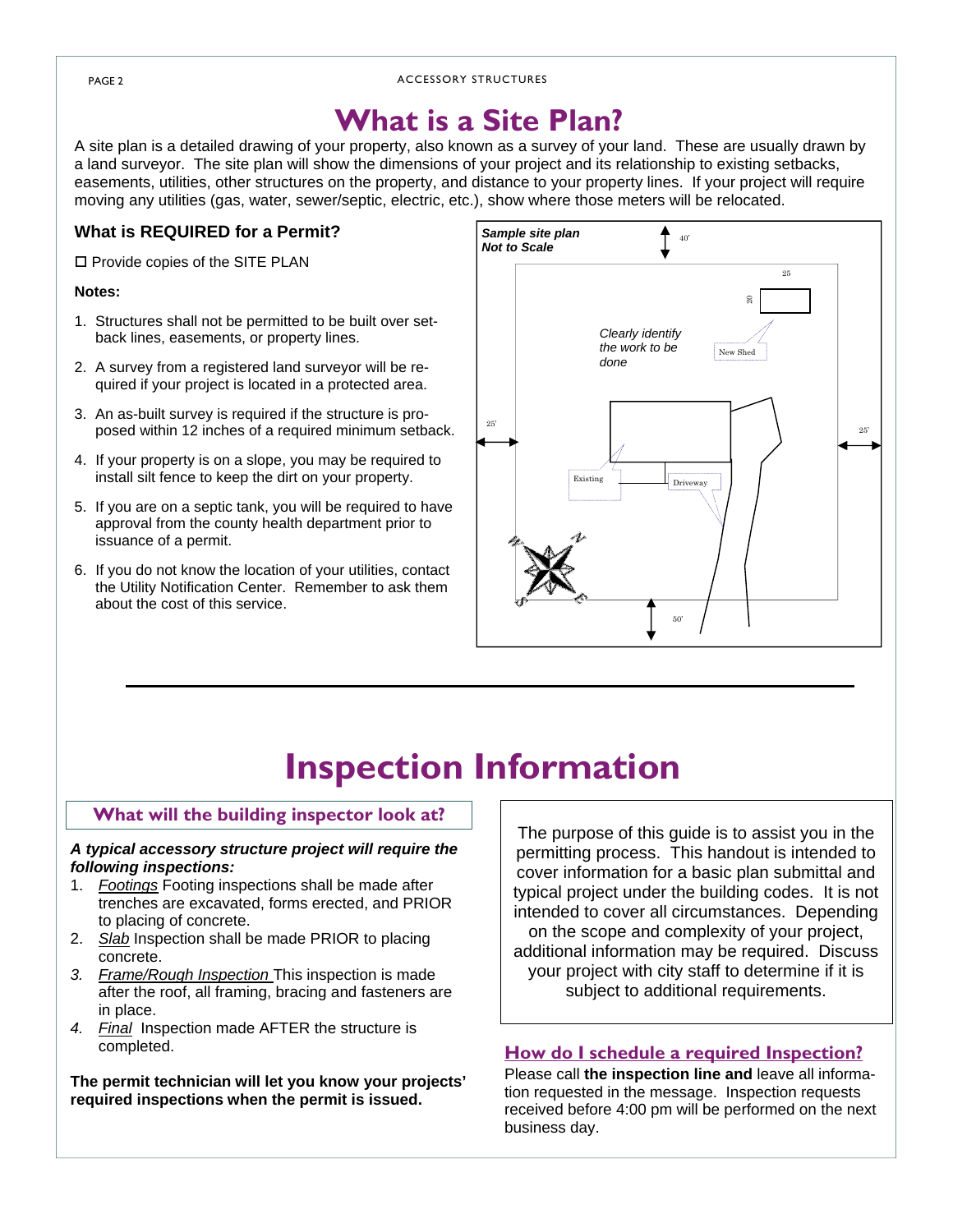